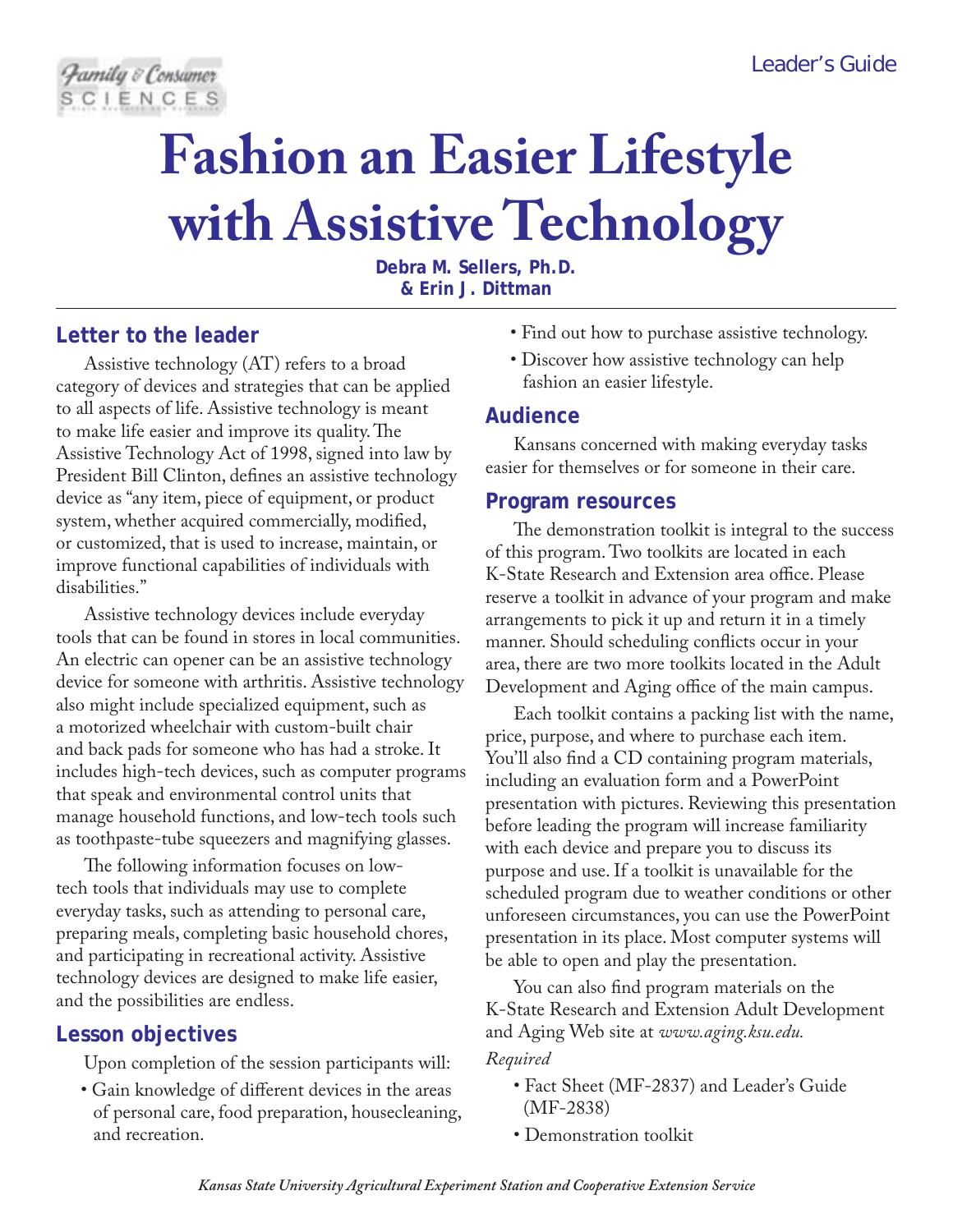## *Optional*

- Leader program evaluation form
- Participant program evaluation form
- PowerPoint presentation
- Three-panel poster set (MF-2840)
- Postcards (MF-2839)
- Promotional stickers
- Jar openers

## **Preparation**

- Become familiar with assistive technology by reviewing the fact sheet and leader's guide.
- Become familiar with the demonstration toolkit and packing list.
- View the PowerPoint presentation on the CD or via the Web site to become familiar with each item in the toolkit and its use.
- Visit the online resources listed in the fact sheet.
- Obtain copies of the fact sheet for lesson participants.
- If desired, obtain copies of the postcard to distribute to participants.
- If desired, obtain jar openers to distribute to participants.
- If desired, obtain the three-panel poster set to use as a marketing tool.
- If desired, obtain copies of the "Ask Me About Assistive Technology" stickers to use as publicity materials.

## *Publicity Tips*

- Prominently display program information through use of the assistive technology threepanel poster exhibit and postcards.
- Send program information to Deb Sellers, Ph.D. for inclusion on the Adult Development and Aging Web site.
- Use the assistive technology poster exhibit at health fairs and other community events. Hand out postcards and/or jar openers as gifts. Take the demonstration toolkit with you and display assistive technology examples on your table.
- Wear an "Ask Me About Assistive Technology" sticker at other community events.

# **Talking points for conducting the session**

#### **Welcome participants to the session and present an overview.**

#### **Introduction**

Hello everyone,  $\Gamma_{\text{m}}$ 

and today we are going to learn about some practical tools for accomplishing everyday tasks. Assistive technology is a term that refers to a broad category of devices and strategies that can be applied to all aspects of life. Today we will focus on tools individuals can use to accomplish everyday tasks, such as attending to personal care, preparing meals, completing basic household chores, and recreational activities.

We'll talk about what kinds of tasks may be problematic for individuals, and share some ideas for making everyday tasks easier for everyone. We will learn how to look for and obtain assistive technology tools. Today's program should be fun and interesting for everyone.

#### **Activity 1. Brainstorming: What kinds of assistive technology do we already use?**

To get us started, we are going to get into small groups and make a list of all the everyday tools we use to go about our daily routines. Think along the lines of personal care, meal preparation, housecleaning, or recreation. Think about items that we often take for granted. As an example, those of us who wear glasses or contacts are using assistive technology, although we might not think about our glasses in this way. Take 10 minutes to make a list, and then we'll get back together.

(After 10 minutes)

Was that hard or easy? What did your group come up with? What about:

> Glasses or contacts Back scrubber Handheld shower Divided plate, or plate with rim Step stool Long-handled window scraper Rubber jar opener Electric can opener Velcro tennis shoes Gardening bench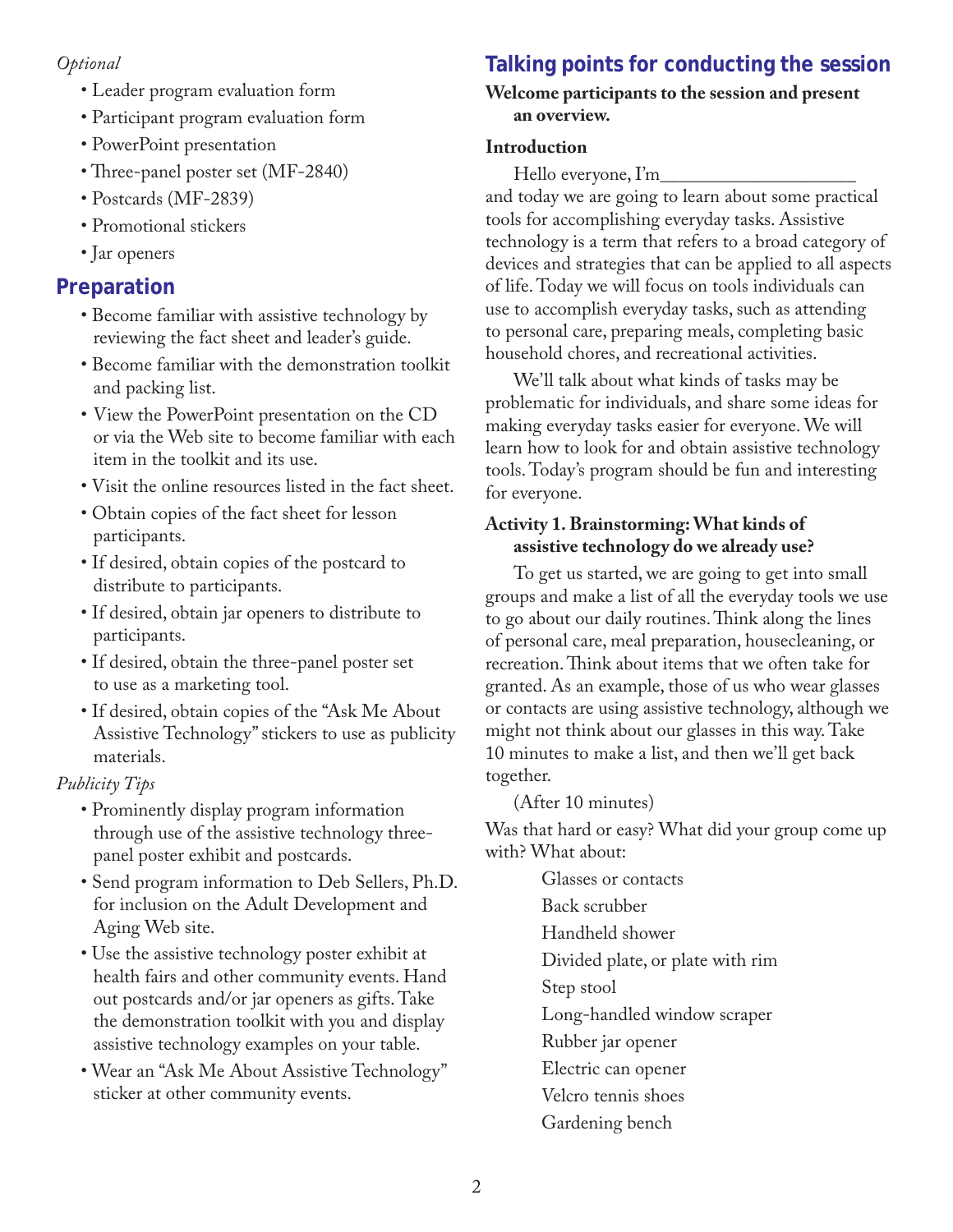#### **Activity 2. Explore the Fashion an Easier Lifestyle demonstration toolkit.**

Today I've brought some assistive technology devices with me that we can try out and talk about. Let's see what's in here.

(Unpack the crate and demonstrate each item, or ask for volunteers to demonstrate. Pass items around the group for people to try. Note that the box has items for each of the four categories: attending to personal care, preparing meals, accomplishing basic household chores, and engaging in recreational activity. There are also items that could be used in several of these categories. See the demonstration toolkit packing list for the name, price, and where each item can be purchased.)

Ask participants: Who knows what this item might be used for? Have you ever used this item or one similar to it? What is the benefit of using it? What are the challenges? Could this item be useful to you or to someone you know? In what ways?

# **Activity 3. Note other resources available in the assistive technology fact sheet.**

Let's go through the K-State fact sheet and talk about costs, possible funding, where we can find assistive technology, and who might be able to help us find more information. (Use the fact sheet and the question format to talk briefly about these points.)

(Optional) We also have postcards available for those of you who wish to share the information you have received with others. Our jar openers will help make your life easier by conquering those difficult pickle jars!

## **Ask participants to complete an evaluation form.**

Now, I'd like to ask all of you to evaluate our program today. These evaluations are very important to us because we want to provide the best program that we can. Please take a moment and tell us what you liked and what you thought we could improve upon in terms of the program today. Your efforts are appreciated, and we really do use this feedback.

You'll note that there is a place on the form to indicate if you would like to participate in our followup activity in three to six months. Someone from the Adult Development and Aging office may call to ask you a few more questions about the program's helpfulness. If you would be interested in helping us

improve our program, please check the box "yes" and provide contact information. Thank you in advance for your willingness to participate.

## **Summarize.**

It's been fun to share part of my day with all of you today. We've gained knowledge of different devices that are available. We've found out how assistive technology can be used and purchased. And we discovered that assistive technology can help us fashion easier lifestyles. Thank you.

# **Complete leader program evaluation form.**

Please complete the leader program evaluation form and include your perception of the overall quality of the program.

# **After the program**

Send participant program evaluation forms and the leader program evaluation form to Debra Sellers, Ph.D., 343 Justin Hall, Manhattan, KS, 66506.

# **Contact information**

Debra M. Sellers, Ph.D., Kansas State University, 343 Justin Hall, Manhattan, KS 66506, 785-532-5773, *dsellers@ksu.edu.*

# **References**

Assistive Technology Act of 1998, 29 U.S.C. § 3001 (1998).